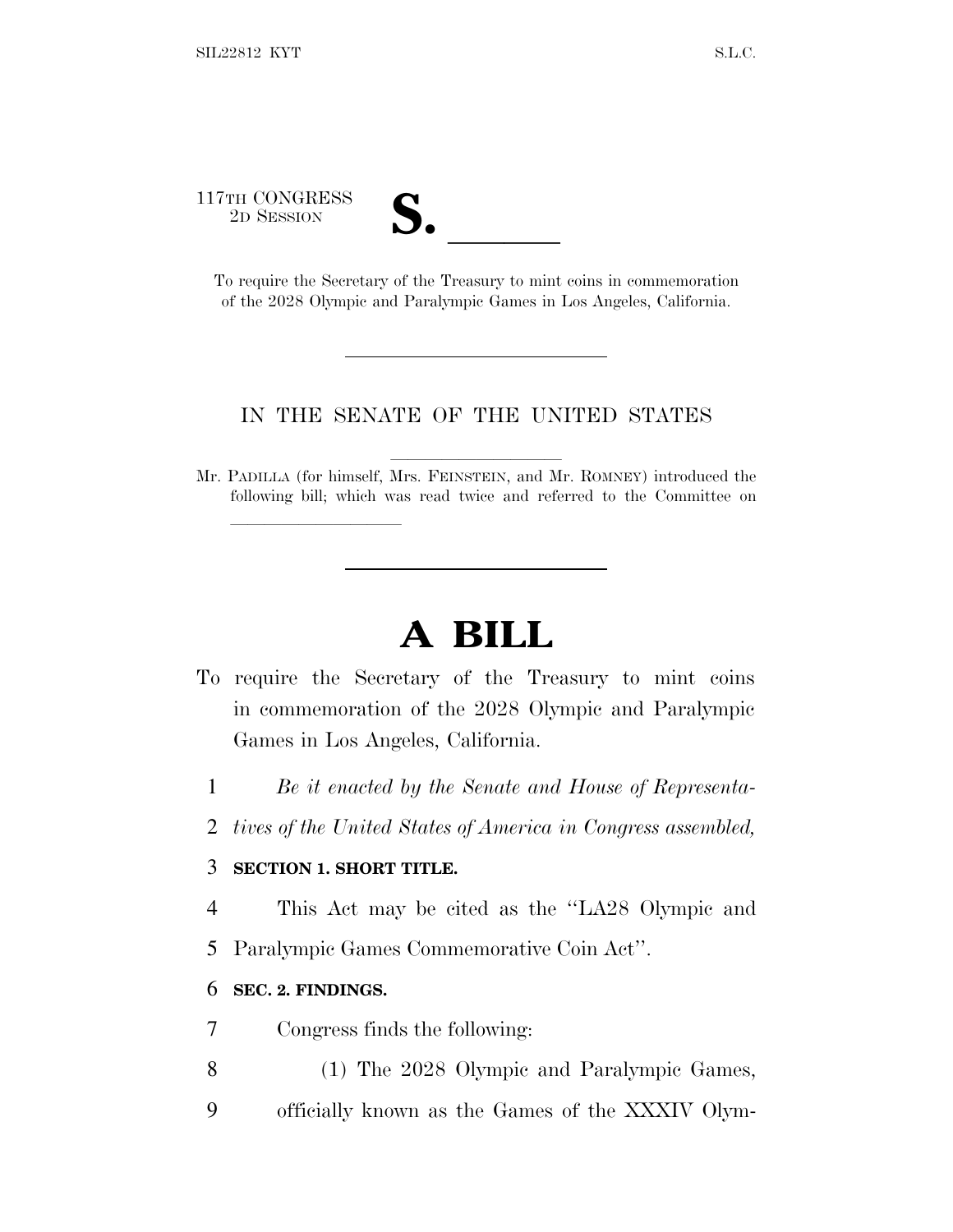|                | $\overline{2}$                                     |
|----------------|----------------------------------------------------|
| $\mathbf{1}$   | piad or "LA28", will be held in Los Angeles, Cali- |
| $\overline{2}$ | fornia.                                            |
| 3              | (2) This will be the first time the Olympic and    |
| $\overline{4}$ | Paralympic Games have been held in the United      |
| 5              | States in 26 years.                                |
| 6              | (3) The United States has hosted the modern        |
| $\tau$         | Olympic Games 9 times, with the 2028 Games be-     |
| 8              | coming the third time Los Angeles will host the    |
| 9              | summer Olympic Games.                              |
| 10             | (4) The Paralympic Games will celebrate its        |
| 11             | 80th anniversary in 2028, with Los Angeles hosting |
| 12             | the Paralympic Games for the first time.           |
| 13             | Unlike some other countries, Olympic<br>(5)        |
| 14             | Games in the United States are privately funded.   |
| 15             | The LA28 Games maintain this model with its rev-   |
| 16             | enue generated by corporate partners, broadcast    |

rights, licensing, hospitality and ticket sales.

 (6) With Los Angeles hosting the Paralympic Games for the first time in 2028, the 2028 Olympic and Paralympic Games Commemorative Coin Pro- gram has the opportunity to increase awareness and create more inclusivity for people with disabilities with the creation of a single, unifying coin to com-memorate the Games.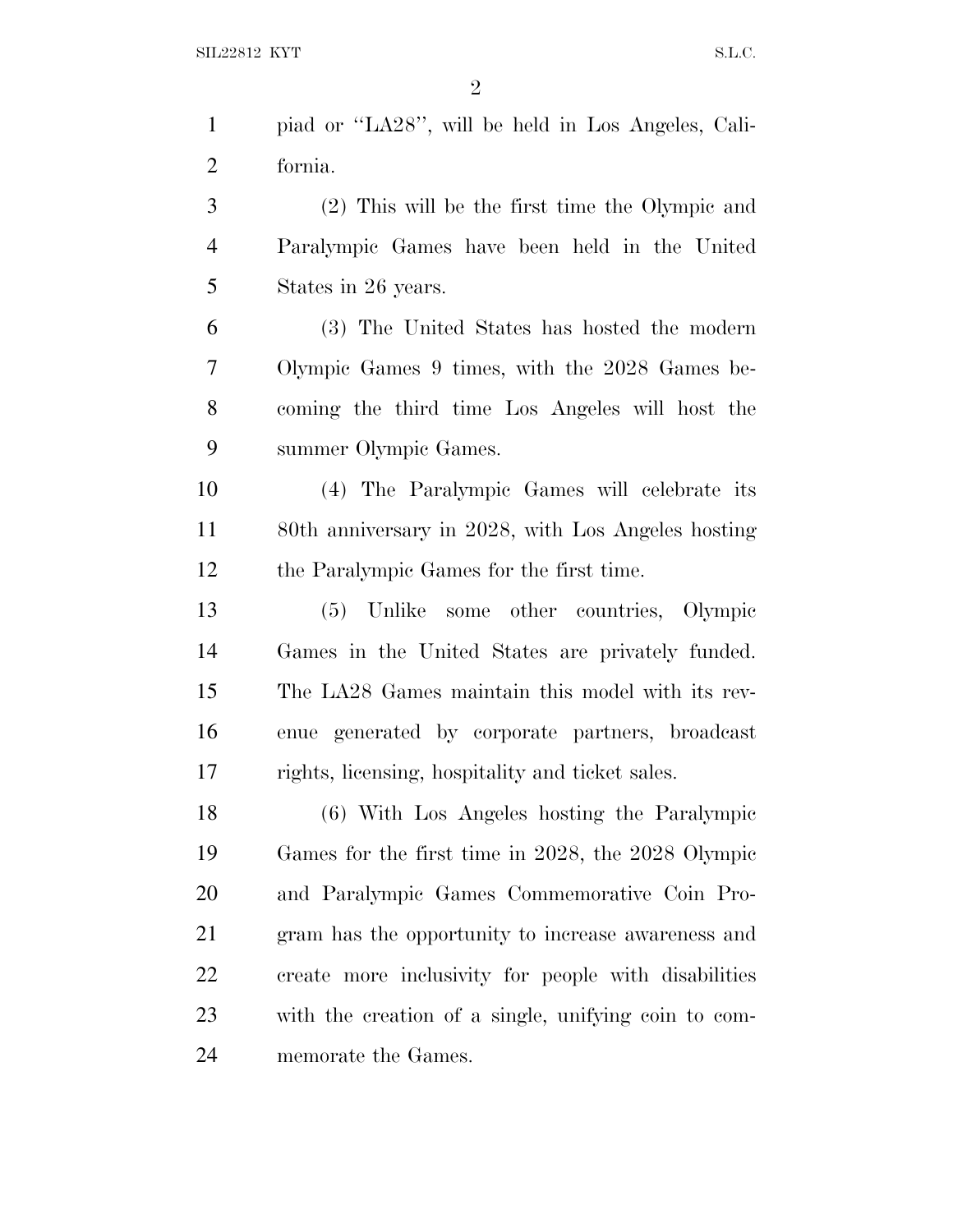## **SEC. 3. COIN SPECIFICATIONS.** (a) DENOMINATIONS.—The Secretary of the Treas- ury (in this Act referred to as the ''Secretary'') shall mint and issue the following coins in commemoration of the 2028 Olympic and Paralympic Games in Los Angeles, California: (1) \$5 GOLD COINS.—Not more than 100,000 \$5 coins, each of which shall— (A) weigh 8.359 grams; (B) have a diameter of 0.850 inches; and (C) contain not less than 90 percent gold. (2) \$1 SILVER COINS.—Not more than 500,000 \$1 coins, each of which shall— (A) weigh 26.73 grams; (B) have a diameter of 1.500 inches; and (C) contain not less than 90 percent silver.

 (3) HALF DOLLAR CLAD COINS.—Not more 18 than 300,000 half-dollar coins, each of which shall— (A) weigh 11.34 grams; (B) have a diameter of 1.205 inches; and (C) be minted to the specifications for half-22 dollar coins contained in section 5112(b) of title 23 31, United States Code.

24 (4) PROOF SILVER \$1 COINS.—Not more than 100,000 proof silver \$1 coins, each of which shall— 26 (A) weigh 5 ounces;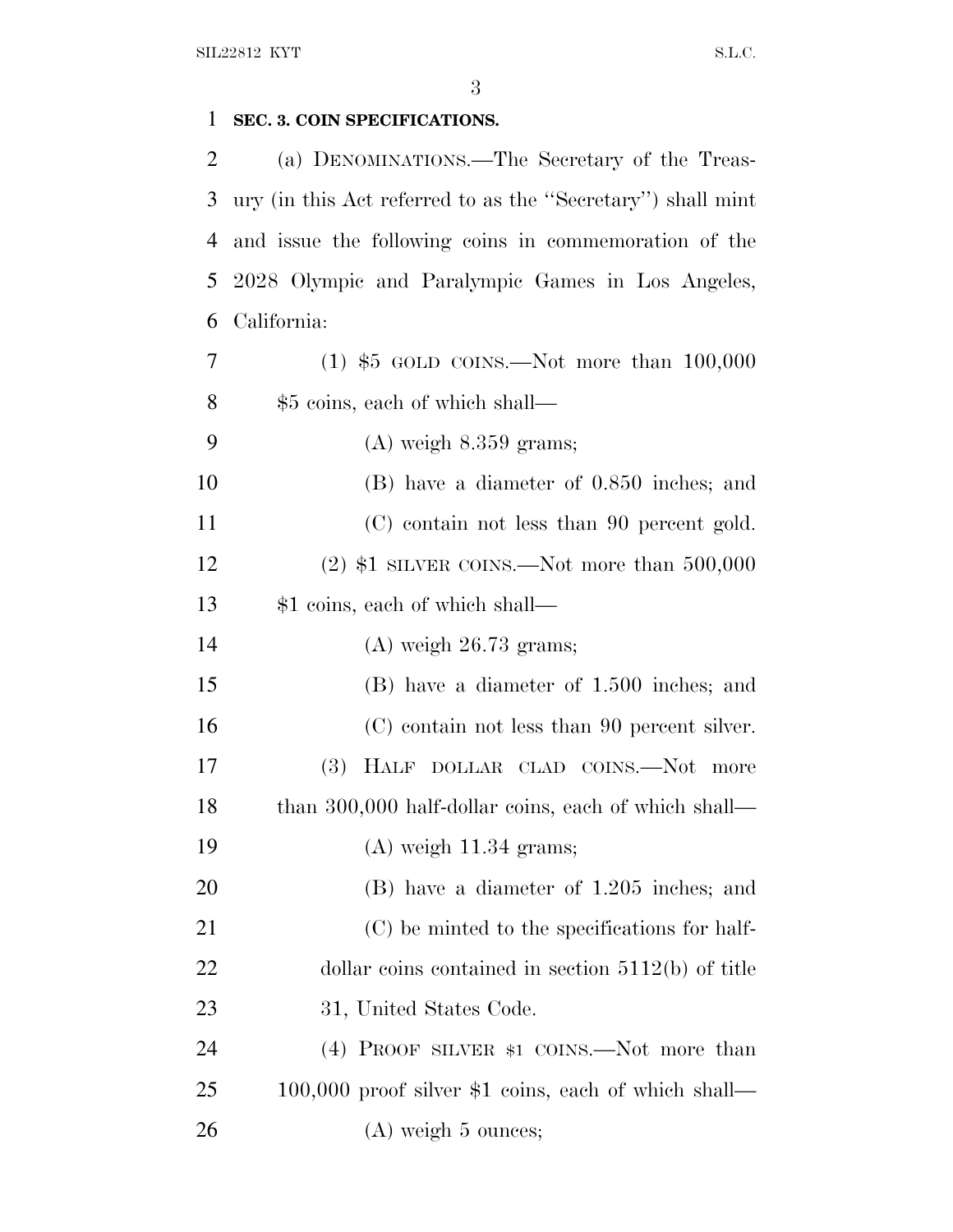| (B) have a diameter of 3 inches; and |
|--------------------------------------|
| $(C)$ contain .999 fine silver.      |

 (b) LEGAL TENDER.—The coins minted under this Act shall be legal tender, as provided in section 5103 of title 31, United States Code.

 (c) NUMISMATIC ITEMS.—For purposes of section 5134 of title 31, United States Code, all coins minted under this Act shall be considered to be numismatic items.

 (d) MINTAGE LIMIT EXCEPTION.—If the Secretary determines, based on independent, market based research conducted by the U.S. Olympic and Paralympic Com- mittee, that the mintage levels described under this sub- section are not adequate to meet public demand, the Sec- retary may increase the mintage levels as the Secretary determines is necessary to meet public demand.

#### **SEC. 4. DESIGNS OF COINS.**

(a) DESIGN REQUIREMENTS.—

 (1) IN GENERAL.—The designs of the coins minted under this Act shall be emblematic of the participation of United States athletes in the LA28 Games.

 (2) DESIGNATION AND INSCRIPTIONS.—On each coin minted under this Act there shall be—

 (A) a designation of the value of the coin; (B) an inscription of the year ''2028''; and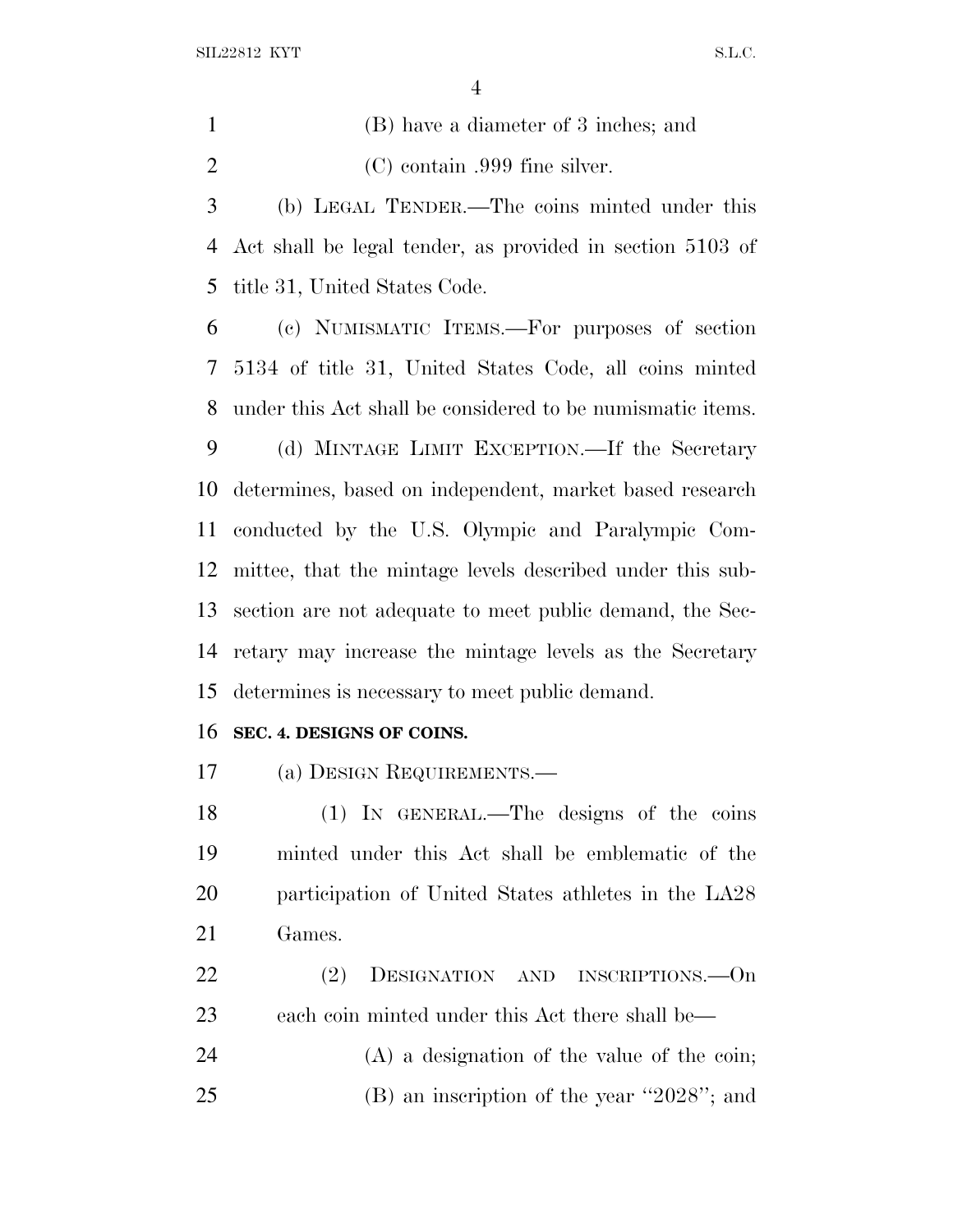| $\mathbf{1}$   | (C) inscriptions of the words "Liberty,"                   |
|----------------|------------------------------------------------------------|
| $\overline{2}$ | "In God We Trust," "United States of Amer-                 |
| 3              | ica," and "E Pluribus Unum".                               |
| $\overline{4}$ | (3) SELECTION OF DESIGNS.—The designs for                  |
| 5              | the coins minted under this Act shall be—                  |
| 6              | (A) selected by the Secretary after con-                   |
| $\overline{7}$ | sultation with—                                            |
| 8              | (i) the United States Olympic and                          |
| 9              | Paralympic Properties; and                                 |
| 10             | (ii) the Commission of Fine Arts; and                      |
| 11             | (B) reviewed by the Citizens Coinage Advi-                 |
| 12             | sory Committee.                                            |
| 13             | SEC. 5. ISSUANCE OF COINS.                                 |
| 14             | (a) QUALITY OF COINS.—The Secretary may issue              |
| 15             | coins minted under this Act in uncirculated and proof      |
| 16             | qualities.                                                 |
| 17             | (b) PERIOD OF ISSUANCE.—The Secretary may issue            |
| 18             | coins minted under this Act only during the 1-year period  |
| 19             | beginning on January 1, 2028.                              |
| 20             | SEC. 6. SALE OF COINS.                                     |
| 21             | (a) SALE PRICE.—The coins issued under this Act            |
| 22             | shall be sold by the Secretary at a price equal to the sum |
| 23             | $of$ —                                                     |
| 24             | $(1)$ the face value of the coins;                         |
|                |                                                            |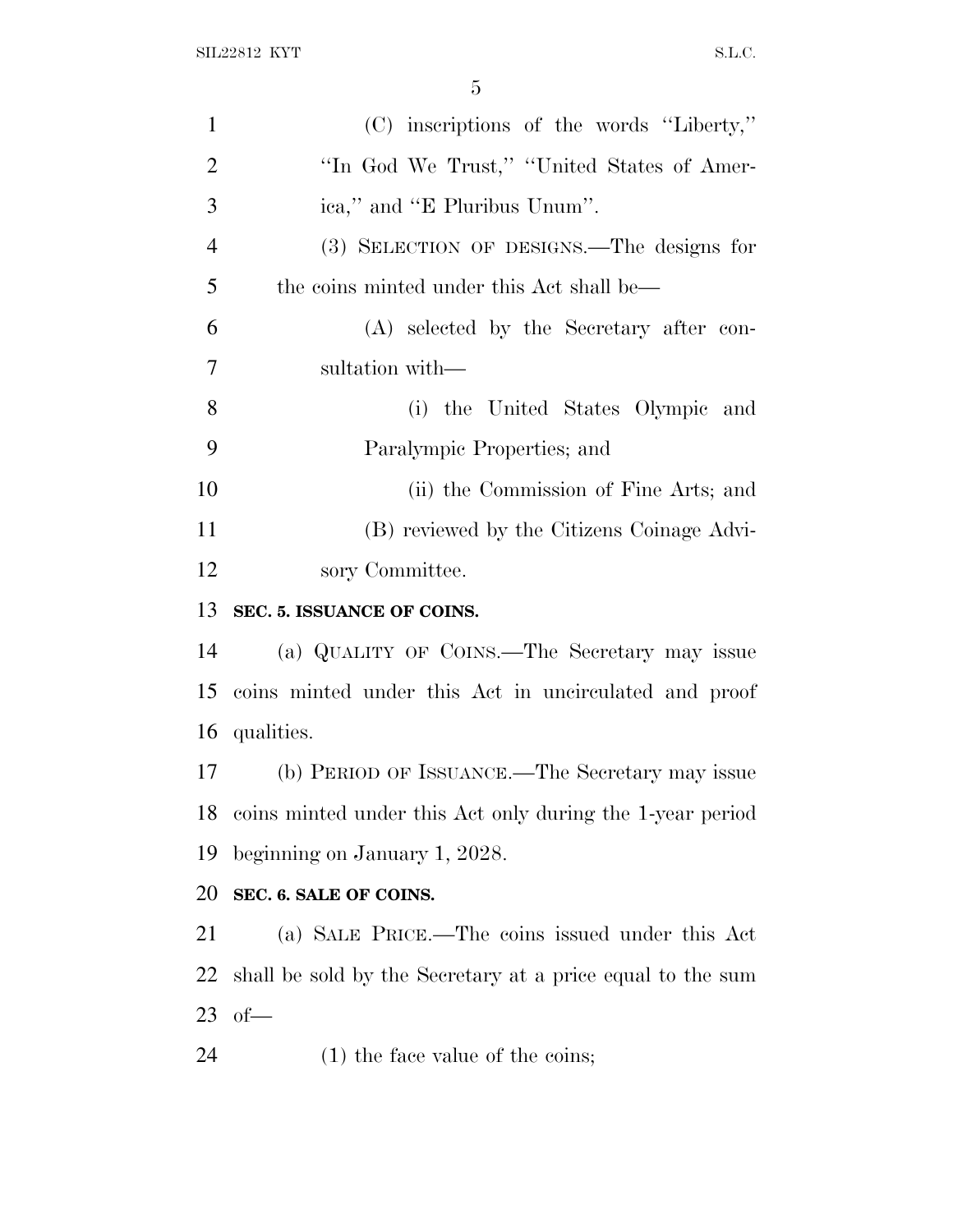| $\mathbf{1}$   | $(2)$ the surcharge provided in section $7(a)$ with      |
|----------------|----------------------------------------------------------|
| $\overline{2}$ | respect to such coins; and                               |
| 3              | (3) the cost of designing and issuing such coins         |
| $\overline{4}$ | (including labor, materials, dies, use of machinery,     |
| 5              | overhead expenses, and marketing, and shipping).         |
| 6              | (b) BULK SALES.—The Secretary shall make bulk            |
| 7              | sales of the coins issued under this Act at a reasonable |
| 8              | discount.                                                |
| 9              | (c) PREPAID ORDERS.-                                     |
| 10             | (1) IN GENERAL.—The Secretary shall accept               |
| 11             | prepaid orders for the coins minted under this Act       |
| 12             | before the issuance of such coins.                       |
| 13             | (2) DISCOUNT.—Sales with respect to prepaid              |
| 14             | orders under paragraph (1) shall be at a reasonable      |
| 15             | discount.                                                |
| 16             | SEC. 7. SURCHARGES.                                      |
| 17             | (a) IN GENERAL.—All sales of coins issued under this     |
|                | 18 Act shall include a surcharge of—                     |
| 19             | $(1)$ \$35 per coin for the \$5 coin;                    |
| <b>20</b>      | $(2)$ \$10 per coin for the \$1 coin described           |
| 21             | under section $3(a)(2)$ ;                                |
| 22             | $(3)$ \$5 per coin for the half-dollar coin; and         |
| 23             | $(4)$ \$50 per coin for the \$1 proof silver coin.       |
| 24             | (b) DISTRIBUTION.—Subject to section $5134(f)$ of        |
| 25             | title 31, United States Code, all surcharges received by |
|                |                                                          |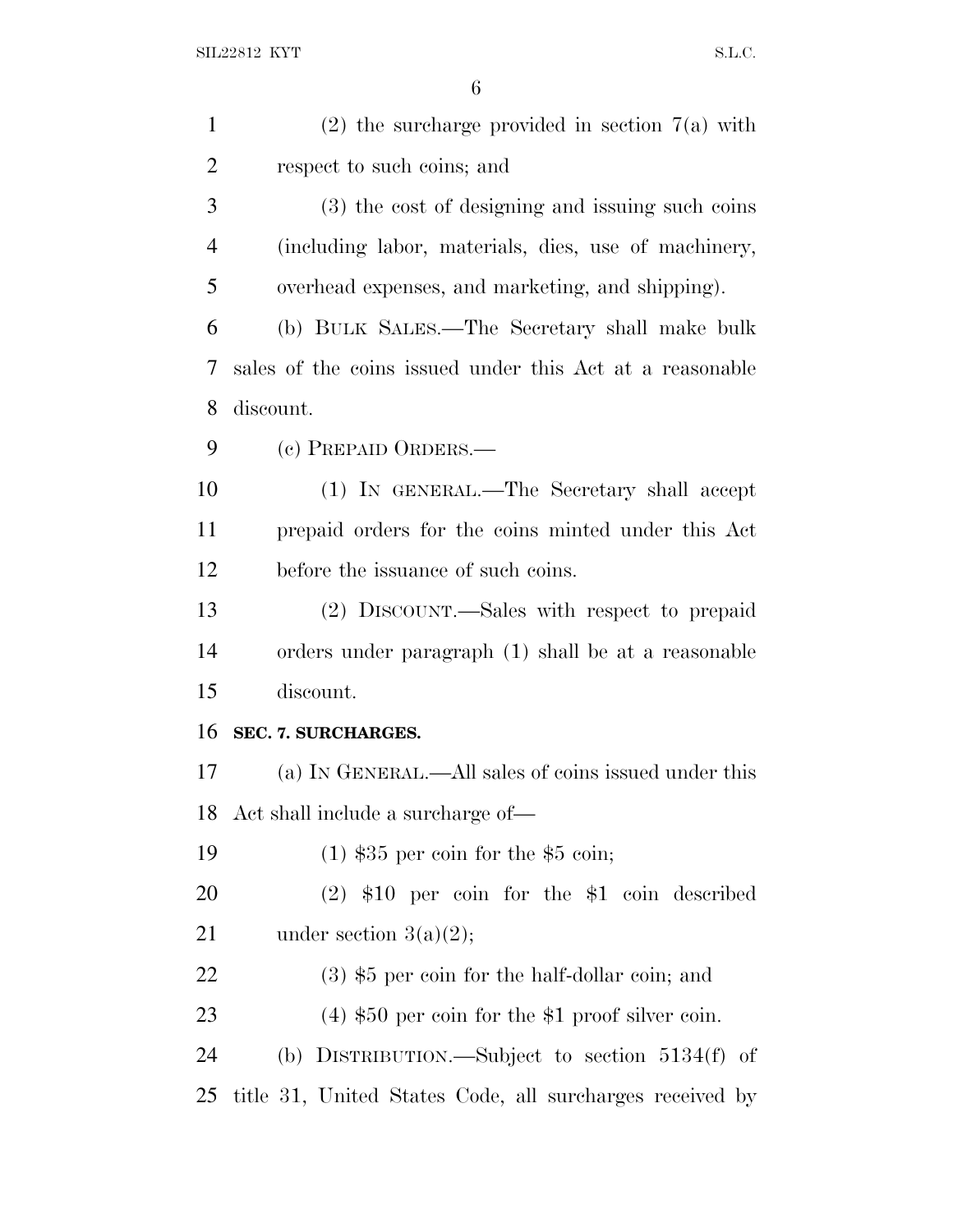SIL22812 KYT S.L.C.

 the Secretary from the sale of coins issued under this Act shall be promptly paid by the Secretary to the United States Olympic and Paralympic Properties for the objects and purposes related to the hosting of the 2028 Olympic and Paralympic Games and to aid in the execution of its legacy programs, including the promotion of youth sports in the United States.

 (c) AUDITS.—The United States Olympic and Paralympic Properties shall be subject to the audit re- quirements of section 5134(f)(2) of title 31, United States Code, with regard to the amounts received under sub-section (b).

 (d) LIMITATION.—Notwithstanding subsection (a), no surcharge may be included with respect to the issuance under this Act of any coin during a calendar year if, as of the time of such issuance, the issuance of such coin would result in the number of commemorative coin pro- grams issued during such year to exceed the annual 2 commemorative coin programs issuance limitation under section 5112(m)(1) of title 31, United States Code (as in effect on the date of the enactment of this Act). The Sec-retary may issue guidance to carry out this subsection.

## **SEC. 8. MARKETING AND FINANCIAL ASSURANCES.**

 (a) I<sup>N</sup> GENERAL.—The Secretary shall take such ac-tions as may be necessary to ensure that—